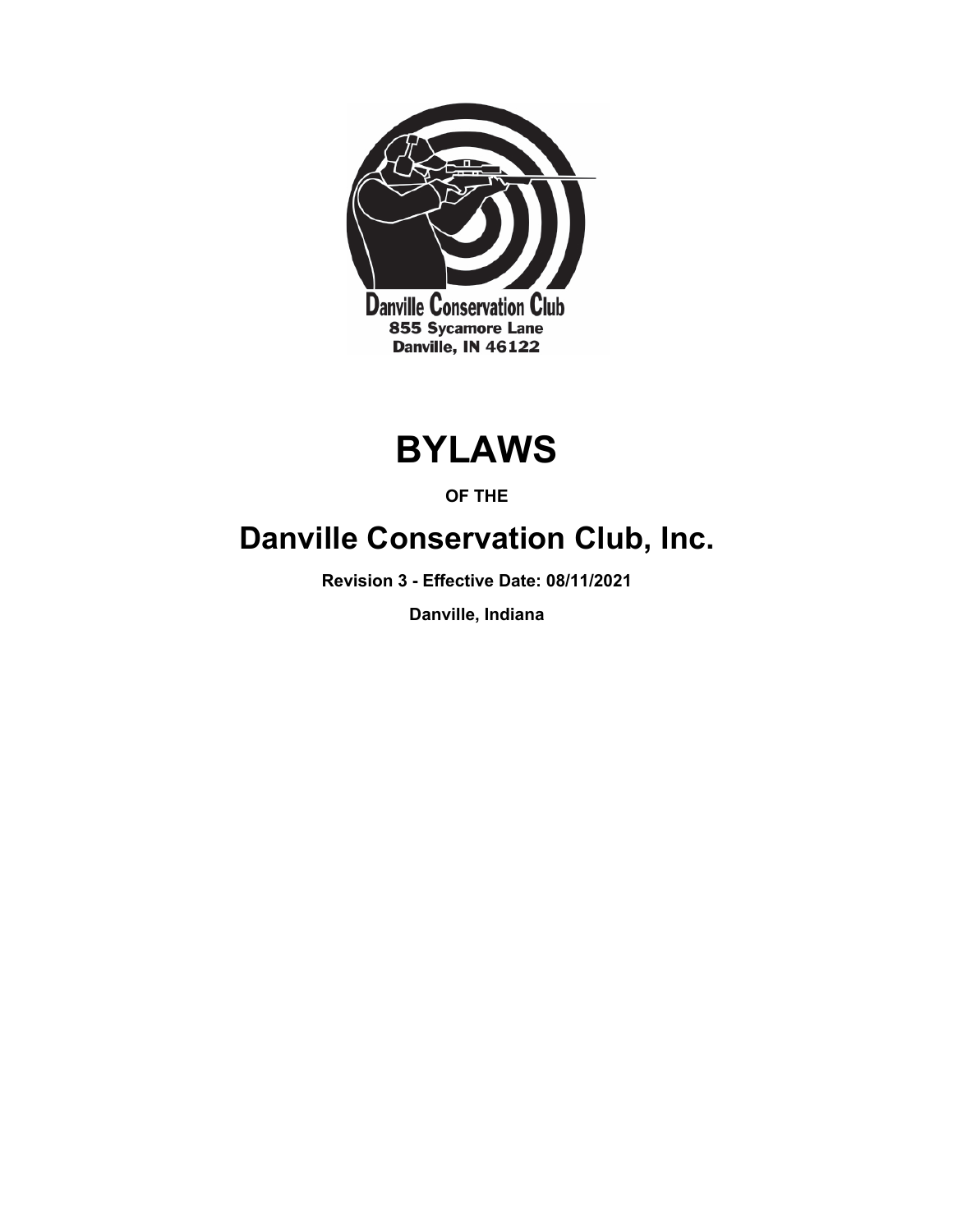#### **ARTICLE I**

#### Name

The corporation shall be known as the Danville Conservation Club, Incorporated.

#### **ARTICLE II**

#### **Object**

The object, purpose and scope of the Danville Conservation Club is hereby defined and declared as follows:

**Section 1:** To promote and foster conservation education, firearms safety, and hunter education.

**Section 2:** To protect fish and game.

**Section 3:** To help secure laws for the better protection of fish, game and birds, and for the protection and furthering of the rights of law-abiding gun owners.

**Section 4:** To create and foster a better public sentiment for the protection of fish, game and birds, and the responsible use of firearms.

#### **ARTICLE III**

#### **Officers**

**Section 1:** The Officers of the Corporation shall be a President, Vice-President, Secretary, Treasurer and seven Directors. The President, Vice-President, Secretary and Treasurer shall be elected to office for one year terms

**Section 2:** It is the duty of the President to call and preside at meetings, secure the observance of the rules and regulations of the Corporation, and to appoint all committees unless otherwise ordered by the Board of Directors.

**Section 3:** It shall be the duty of the Vice-President to assist the President in the performance of his official duty, and in his absence to fill his position.

**Section 4:** The Secretary shall keep a record of all proceedings, and perform such other duties as shall be directed by the President, or the Board of Directors.

**Section 5**: The Treasurer shall keep an accurate record of receipts and disbursements and shall give a report at each regular meeting. In addition, the Treasurer shall submit an annual report to the Board of Directors.

**Section 6:** The Secretary and Treasurer are authorized to collect dues and fees for the club.

**Section 7:** The President and Treasurer shall be authorized to sign checks without countersignatures and shall be bonded for an amount to be determined by the Board of Directors of that year.

**Section 8:** Any Officer of the Corporation failing to attend three consecutive board meetings without just cause, may be removed from office by a vote of the Board of Directors.

**Section 9:** Vacancies in any office caused by death, resignation, disqualification, removal or inability to serve, shall be filled by the President and ratified by the membership at the next regular meeting. In the event of the President's resignation, the Vice President may serve in that capacity until a replacement is named.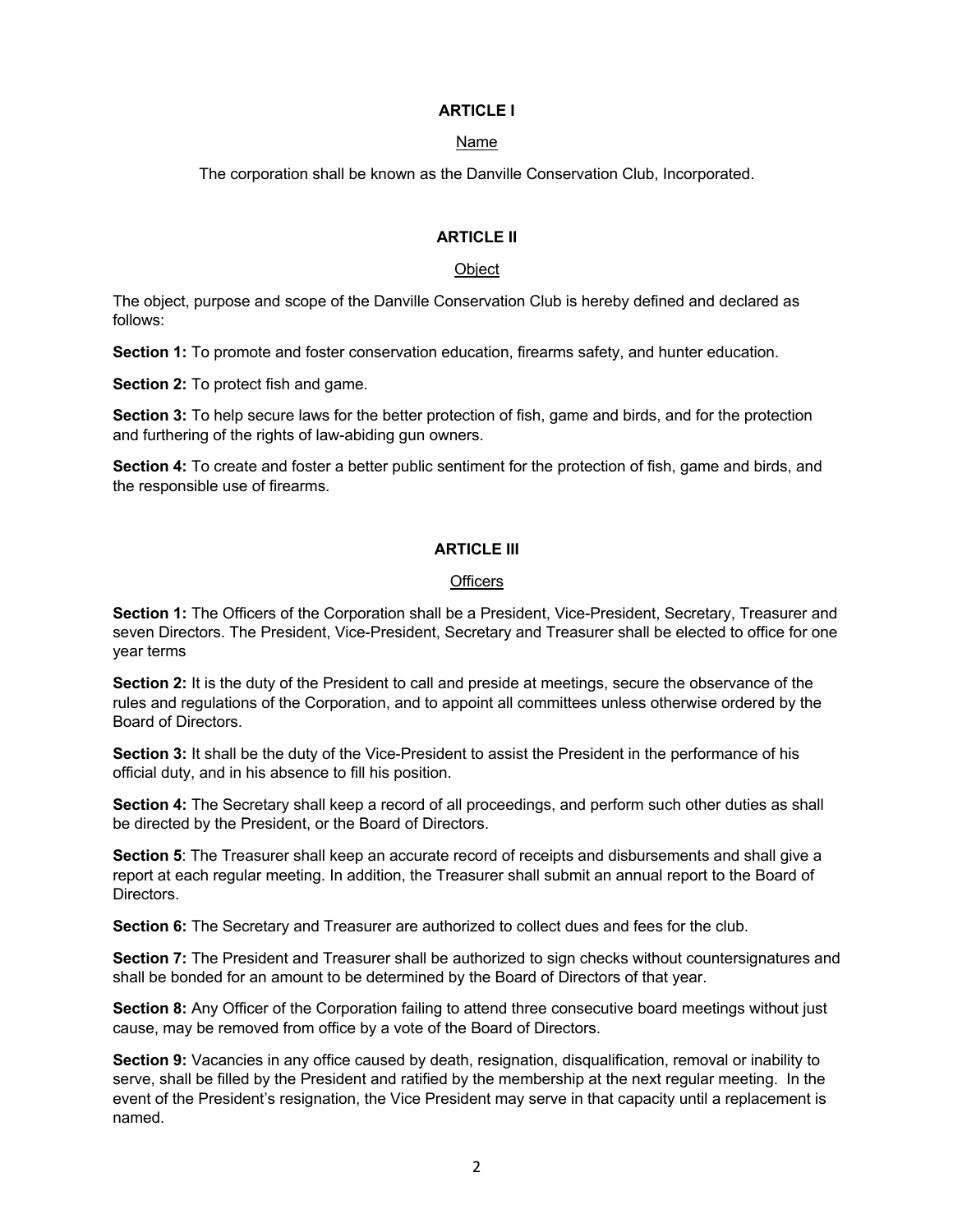#### **ARTICLE IV**

#### **Directors**

**Section 1:** The Board of Directors shall consist of seven members who shall serve for a period of two years each. Three Directors are to be elected on one year, with four elected the alternate year.

**Section 2:** The Directors shall be the governing body of the organization; their action shall be final unless reversed by the membership. To effect such a reversal, a two-thirds majority vote of the members present in two consecutive meetings is required. The Officers and Board Members may participate in all membership votes.

**Section 3:** All applications for membership shall be approved or rejected by the Board of Directors.

**Section 4:** It shall be the duty of the Officers and Directors to consider any cases which should have free membership, either by virtue of their office, contribution of services, or for financial or physical reasons.

Section 5: All amounts assessed for dues, initiation, rental fees, guest fees and any other assessments to the membership shall be set by the Board of Directors. The approved amounts for each assessment shall be maintained in Attachment A: Schedule of Fees. Fees may be changed as required by a majority vote of the Board of Directors.

**Section 6:** All deeds of conveyance, and all other instruments pertaining to the sale or encumbering of real estate, shall be executed by the President and attested by the Secretary and Treasurer. All such conveyances and mortgages owned by the corporation shall be authorized by the Board of Directors.

**Section 7:** The Corporation shall have an official seal which shall have a circular disc upon the face of which is the name of the Corporation and the word "seal." All official documents and annual membership cards shall bear the seal of the Corporation.

**Section 8:** There shall be such committees as the Board of Directors may authorize or the President deem necessary.

**Section 9:** All expenditures, except public utilities, shall be approved by the Directors at their monthly meeting.

#### **ARTICLE V**

#### General Membership Regulations

**Section 1:** Membership is open to individuals age 21 and over who have received a satisfactory vote from the Board of Directors and paid the required initiation fee and dues. Members who have attained the age of 70 shall be charged dues at a rate less than the rate charged for regular annual membership. The amount charged shall be set by the Board of Directors.

**Section 2:** A Young Adult Membership is available to individuals age 18 to 20 with a recommendation from a current member, a satisfactory vote of the Board of Directors and payment of dues as set by the Board of Directors. No initiation fee is required for this membership either initially or when converting to a full member at age 21 so long as the member has remained in good standing. The purpose of this membership is to allow people that have participated in youth shooting programs through the Danville Conservation Club or other community-based organizations, to continue their access to shooting facilities and mentors without the financial burden of full membership. This is an individual membership with no family or guest privileges.

**Section 3:** Applications for membership will only be accepted when the Board of Directors deems membership to be open. Applications are to be submitted to the Secretary at a Board meeting accompanied by the first-year dues and initiation fee, if applicable. Each prospective member is required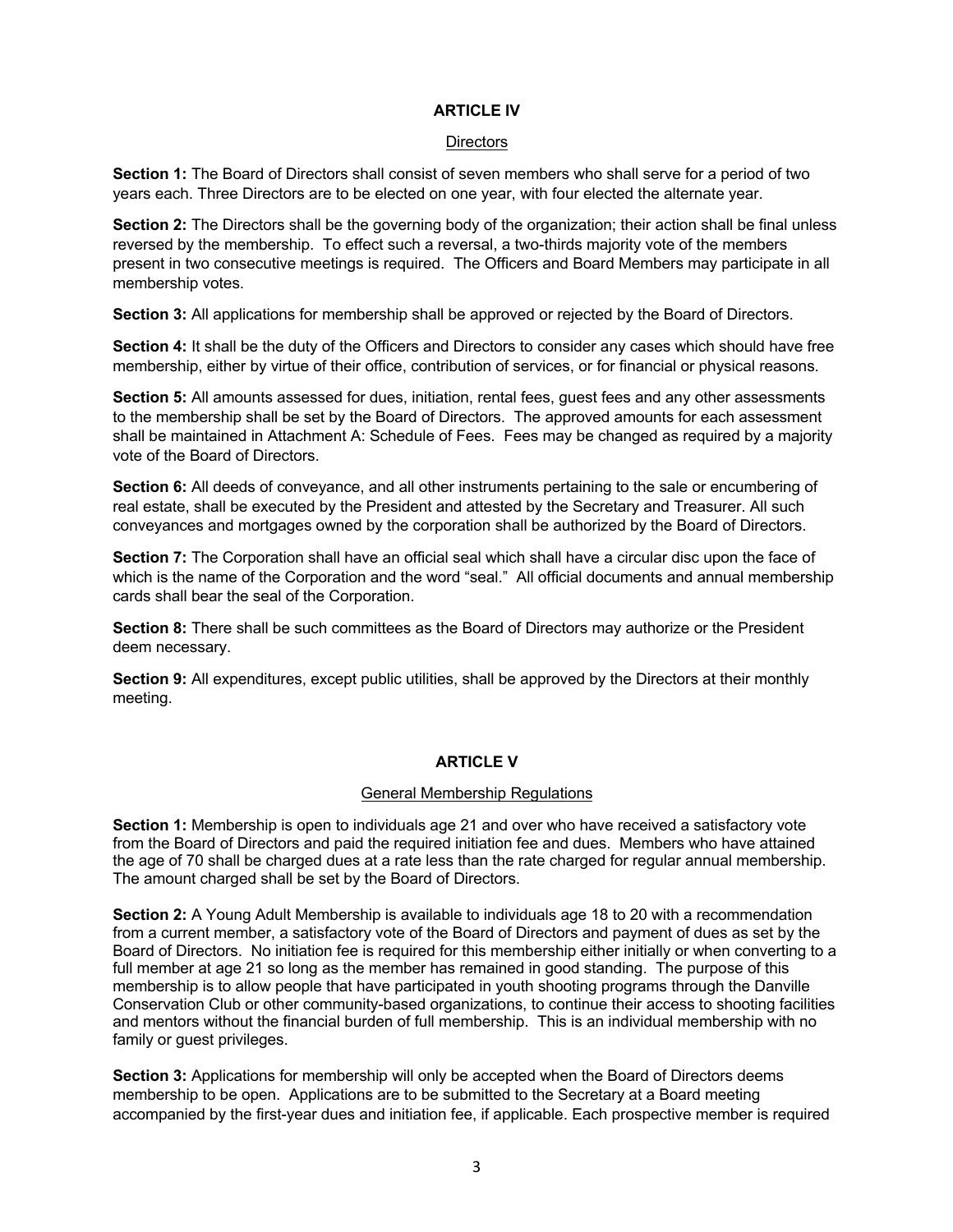to attend the meeting when their application is voted on for acceptance. A majority vote of the Board members present is required for acceptance. The Board can vote to suspend this requirement for special circumstances as long as a minimum of 2 Board members interview the candidate in person and recommend acceptance at the next meeting of the Board.

**Section 4:** It is the Member's responsibility to make the next year's dues payment by December 31<sup>st</sup> of the current year. Members are required to completely fill out a renewal form, available on the Club web site, and return it to the Secretary along with full payment of dues. The dues amount shall be determined by the Member's age on January 1 of the year of membership being paid. If requesting the membership card to be sent by mail, a self-addressed stamped envelope shall be included with the renewal form.

**Section 5:** Payments not received by January 31 will be deemed past due, and such members in arrears will have their membership terminated at the February Board Meeting unless such member is allowed to renew at the sole discretion of the Board. New members who join in November or December are considered "paid" for the following year. New members who join in August, September or October will pay the full initiation fee and half of the annual dues. Except for persons joining in November or December, all memberships expire December 31.

**Section 6:** The number of members in the general membership of the Club shall be determined by a recommendation of the Directors and approved by the membership at a regular monthly meeting. In no event shall the total number of memberships exceed 250.

**Section 7:** The regular meeting of the Corporation shall be on the second Wednesday of each month. The President may call a meeting of the general membership at any time.

**Section 8:** Ten members shall constitute a quorum for any meeting of the membership. Each paid membership receives one vote in any vote of the general membership

**Section 9:** The President shall appoint a nominating committee not later than the September meeting. Persons nominated or volunteering for a Board Member or Officer position shall have been a member for at least one full year. The election of Officers shall occur at the October meeting. Officers' terms begin in January and last for the duration as defined in Articles III and IV.

**Section 10:** The President shall appoint an auditing committee at the December meeting to examine the books of the Treasurer. The committee shall report findings no later than the February meeting.

**Section 11:** Notice to the membership of a general nature may be provided by electronic means. Members should update their e-mail address to the Secretary annually on the membership renewal form and any time throughout the year if it changes. Notice may additionally be provided on the Club web site.

#### **ARTICLE VI**

#### Club Grounds, Range and Lake

**Section 1:** There shall be no intoxicating liquors permitted on the Club Grounds.

**Section 2:** The Club Grounds shall be held as a game preserve.

**Section 3:** No hunting or trapping on the Club Grounds. Removal of nuisance animals is permitted by vote of the Board of Directors.

**Section 4:** Club members who bring their dogs on the grounds shall have them on a 6-foot maximum leash at all times.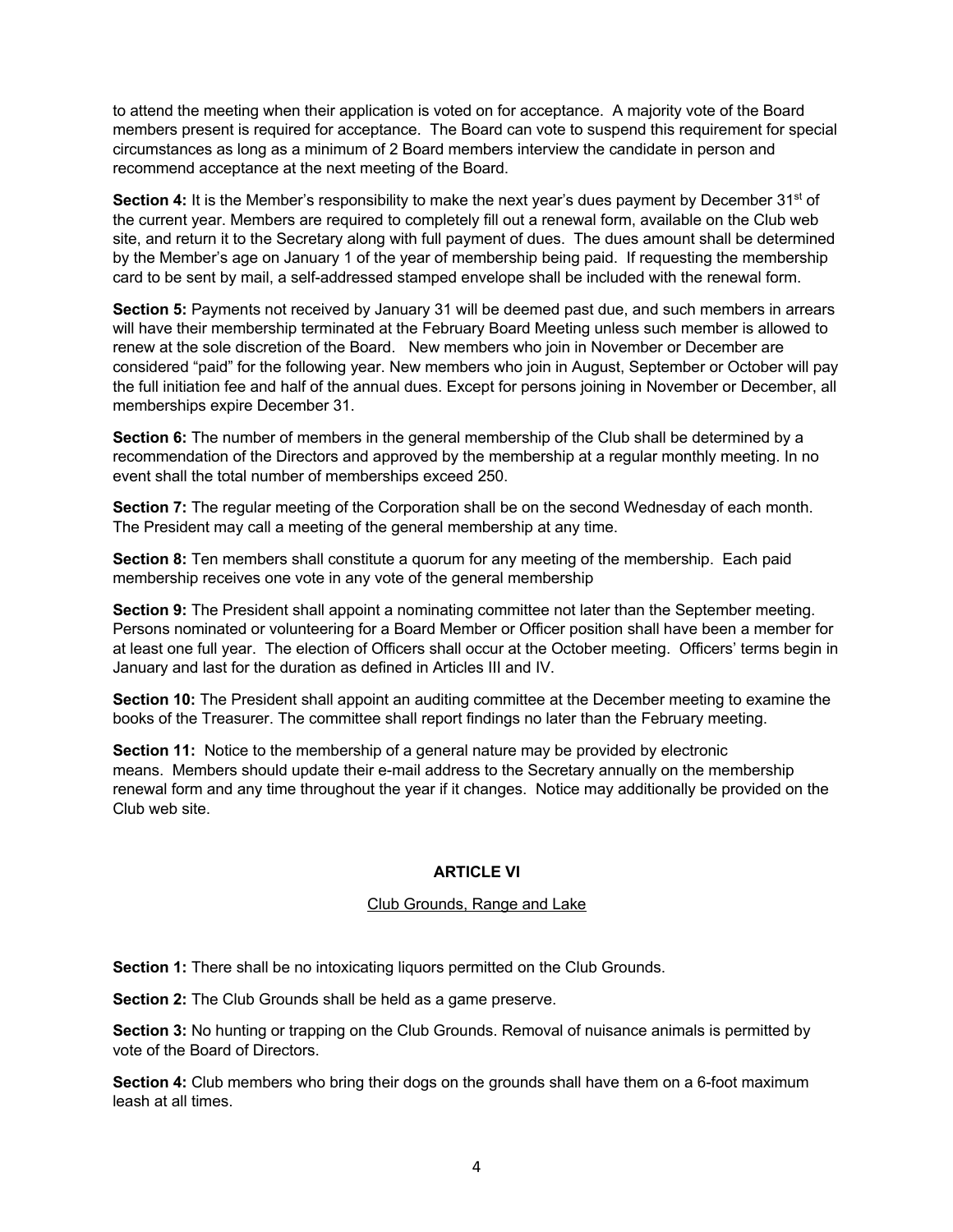**Section 5** Boats for use on the lake may be kept on the Club grounds for an annual fee. Each boat must have a DCC Annual Boat Permit affixed in a conspicuous location for identification purposes. Any boats found on Club grounds without such identification shall be subject to public or private sale or other disposal after a 30-day general notice of such disposal is provided to the membership.

**Section 6**: A Range Safety Committee shall be appointed by the President subject to approval of the Board of Directors. Committee Member terms shall be at the discretion of the Board. This committee shall be responsible for development and maintenance of the Standard Operating Procedure (SOP). The SOP defines the rules and procedures for safe operation of the Club facilities by the members. The SOP is attached to and becomes part of these Bylaws as Attachment B.

**Section 7**: Revisions to the SOP are developed by the Range Safety Committee based on input from the membership and operating experience. The Range Safety Committee can recommend revisions to the Board of Directors for action at any general meeting. A majority vote of the Board is required for the change to be adopted.

#### **ARTICLE VII**

#### **Facility Rental**

**Section 1:** The Clubhouse is available for rental.

- a. Normal leasing of the Club House shall be done by the resident manager and will require a signed lease agreement.
- b. Groups wishing to use the Club House at special rates or under special conditions shall only do so with the consent of the Board of Directors.
- c. All supervised youth organizations such as scout groups shall not use the Club House and /or grounds without consent of the Board of Directors.
- d. Rental of the Clubhouse does not include use of other facilities such as the Range or Lake.

**Section 2:** Dishes, cooking utensils, etc., shall not be included and shall not be used by persons renting the Club House. Kitchen utensils and dishes are not to be removed from the Club Room.

**Section 3: Persons renting the Club House shall leave it in a neat and orderly condition.** 

- a. Persons who reserve the Club Rooms for their use shall pay the normal fee as set by the Directors per Attachment A.
- b. Non-Member rentals require a deposit. The amount of the deposit is listed in Attachment A. The deposit will be returned if the Club rooms are left in satisfactory condition.
- c. Reservation for the use of the Club House must be made in advance with the resident manager.

**Section 4:** Any group leaving the Club Rooms in an unsatisfactory condition shall be barred from renting the Clubhouse in the future without consent of the Board of Directors.

**Section 5**: In the event of a theft or damage to the property during rental of the facility, the renting party is responsible for the cost of the damage or theft. At a minimum, the deposit will be forfeited and the group will be barred from future rentals until restitution is paid.

#### **ARTICLE VIII**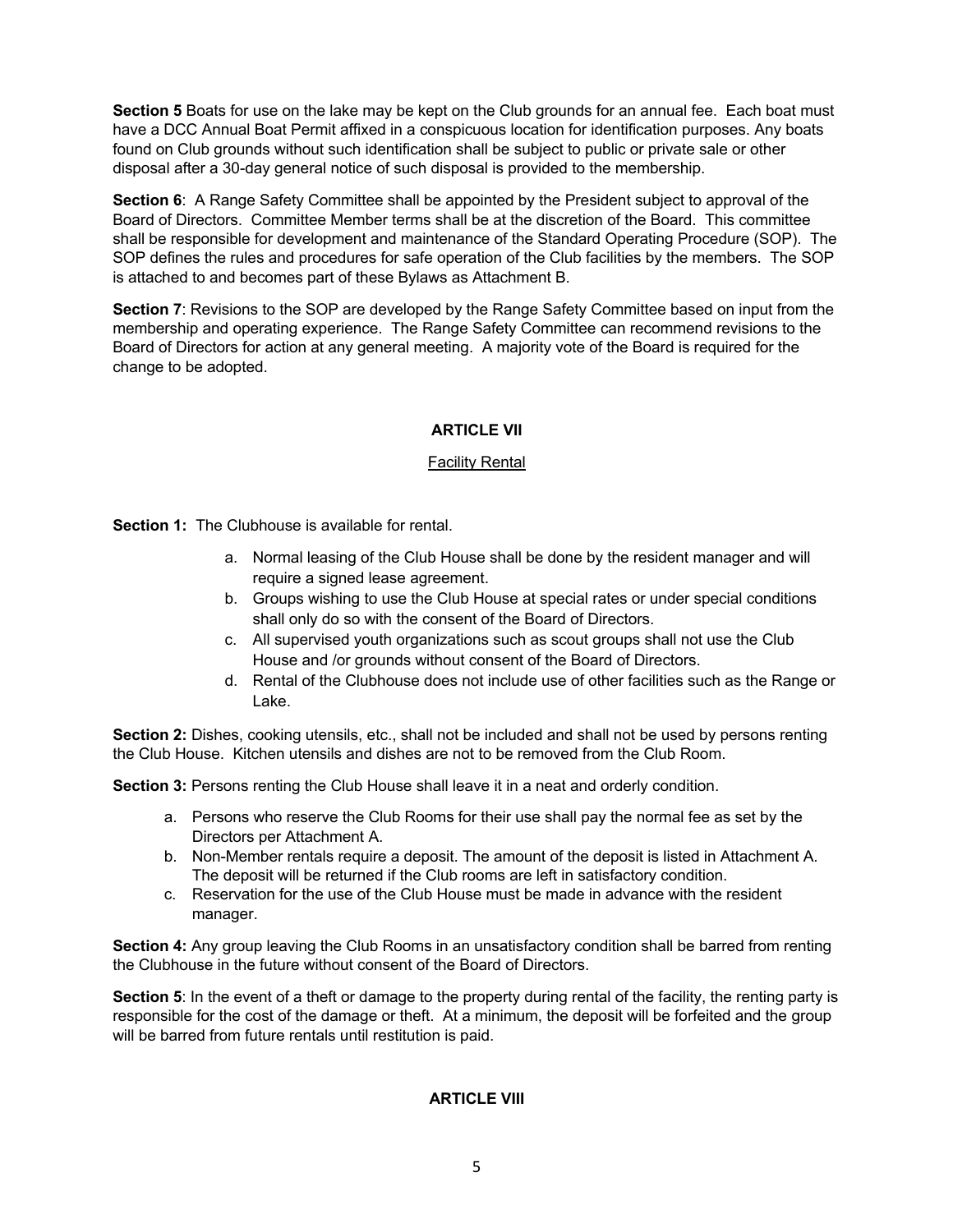#### General Provisions

**Section 1:** Proposed amendments to the Bylaws must be in writing and may be submitted to the Board of Directors for consideration at any general meeting of the Corporation. Such proposed amendments may be tabled for one month while the Board studies the modification, prepares a recommendation and publicizes the upcoming vote to the membership. Amendments shall be passed by a two-thirds majority of those present at two consecutive general meetings.

**Section 2:** Any Club member or any member of the family or guest of such Club member who violates any of the Club's rules, regulations, restrictions or Bylaws may have his Club membership terminated without refund of any dues or membership initiation fee upon a hearing before the Board of Directors.

The Club Secretary shall mail notice of the hearing to the Member at the Members last known address shown on Club records, via Certified U.S. Mail, at least seven (7) days prior to the date set for the hearing. The offending member's club privileges shall be suspended pending the outcome of the hearing. A majority vote of the Board of Directors present at the hearing shall be required before the Member shall be expelled or their membership terminated, but in no event shall the Member be expelled or terminated without a vote of at least three (3) Directors voting for such action.

**Section 3:** In the event that the Corporation can no longer sustain operations, it shall be the duty of the Officers and Directors to develop and execute a plan to settle all final obligations and arrange for distribution of assets. The plan shall incorporate the following requirements:

- a. All equipment obtained from the National Rifle Association (NRA) through grant programs shall be returned to the NRA Foundation. In general, this includes firearms, ammunition, tables, chairs, training materials and any other equipment or accessories provided to the Corporation through such programs.
- b. All other property of the club shall be liquidated either through private sale or auction with all proceeds placed in escrow to cover any final expenses for disposal of the property.
- c. After all debts are settled and all property disposed of, any residual funds in the escrow account after a 120-day waiting period shall be donated to Organizations having a purpose similar to that of the Danville Conservation Club.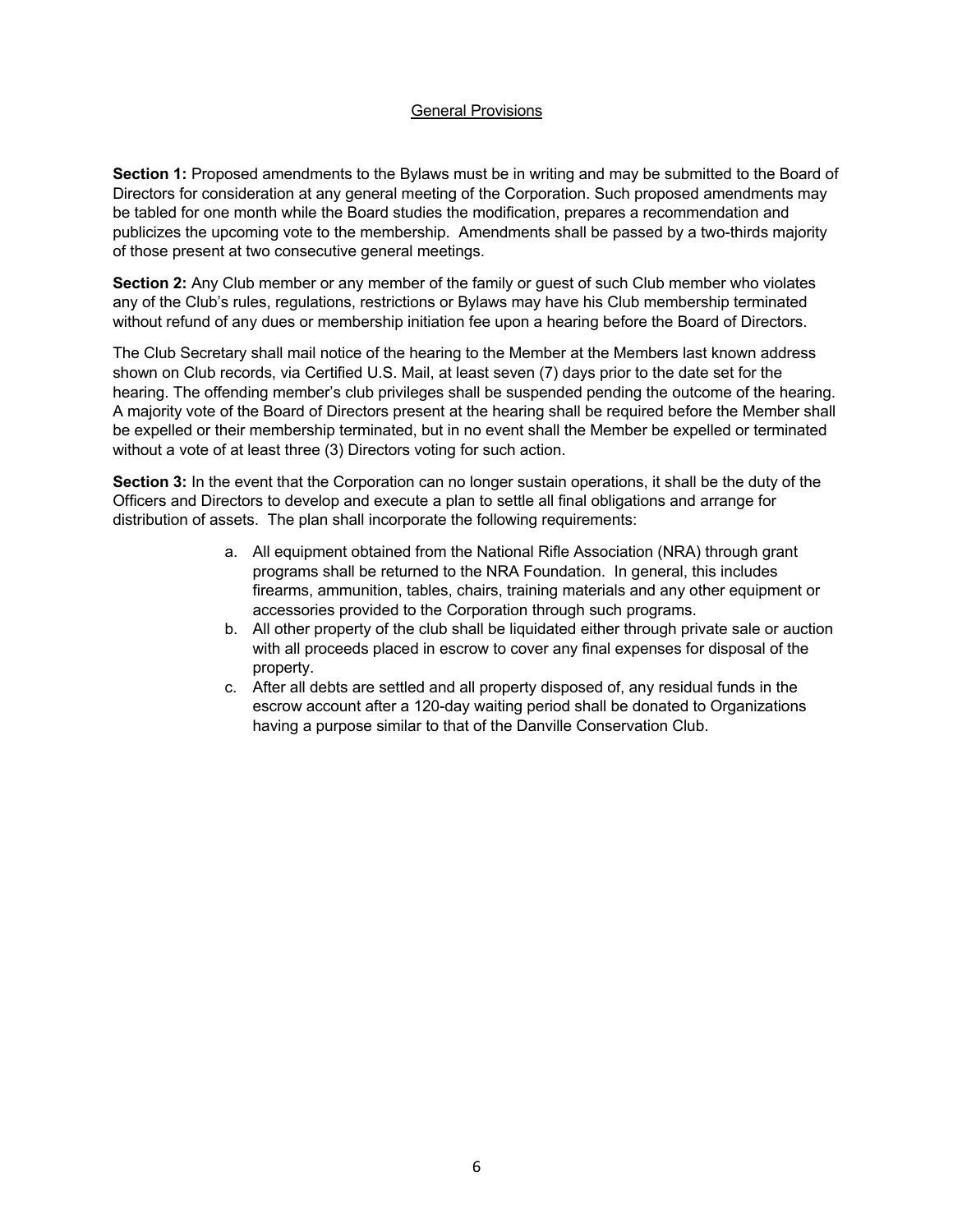Attachment A – Schedule of Fees

All fees assessed by the Corporation shall be listed in this Attachment. Fees are subject to change by a majority vote of the Board of Directors at any general meeting.

Effective Date : 01/01/2018

#### Membership Fee Schedule:

| Annual Membership Fee - Full Year              | \$200 |
|------------------------------------------------|-------|
| Partial Membership Fee (August, Sept, Oct.)    | \$100 |
| Senior Membership Fee (age 70 and over)        | \$100 |
| Initiation Fee – includes one gate access card | \$100 |
| Young Adult Membership                         | \$100 |
| Additional Gate Access card                    | \$20  |
| <b>Annual Boat Permit</b>                      | \$100 |

#### Clubhouse Rental Fee Schedule:

| Rental Fee - Member - per event     | \$100      |
|-------------------------------------|------------|
| Rental Fee - Non Member - per event | \$150      |
| Deposit for Rental - if required    | \$100      |
| Damage / Theft Reimbursement        | Actual     |
|                                     | Cash Value |

#### Range Fee Schedule:

| Guest Fee per guest 18 years of age or older, per session | \$10.00      |
|-----------------------------------------------------------|--------------|
| Entry Fee for Club Challenge - annual fee per class       | \$5.00       |
| Entry Fee - Bench Rest Competition per round              | \$10.00      |
| Entry Fee - Silhouette Competition per round              | \$10.00      |
| Rule Violation - assessed by the Board                    | \$50 minimum |
|                                                           |              |